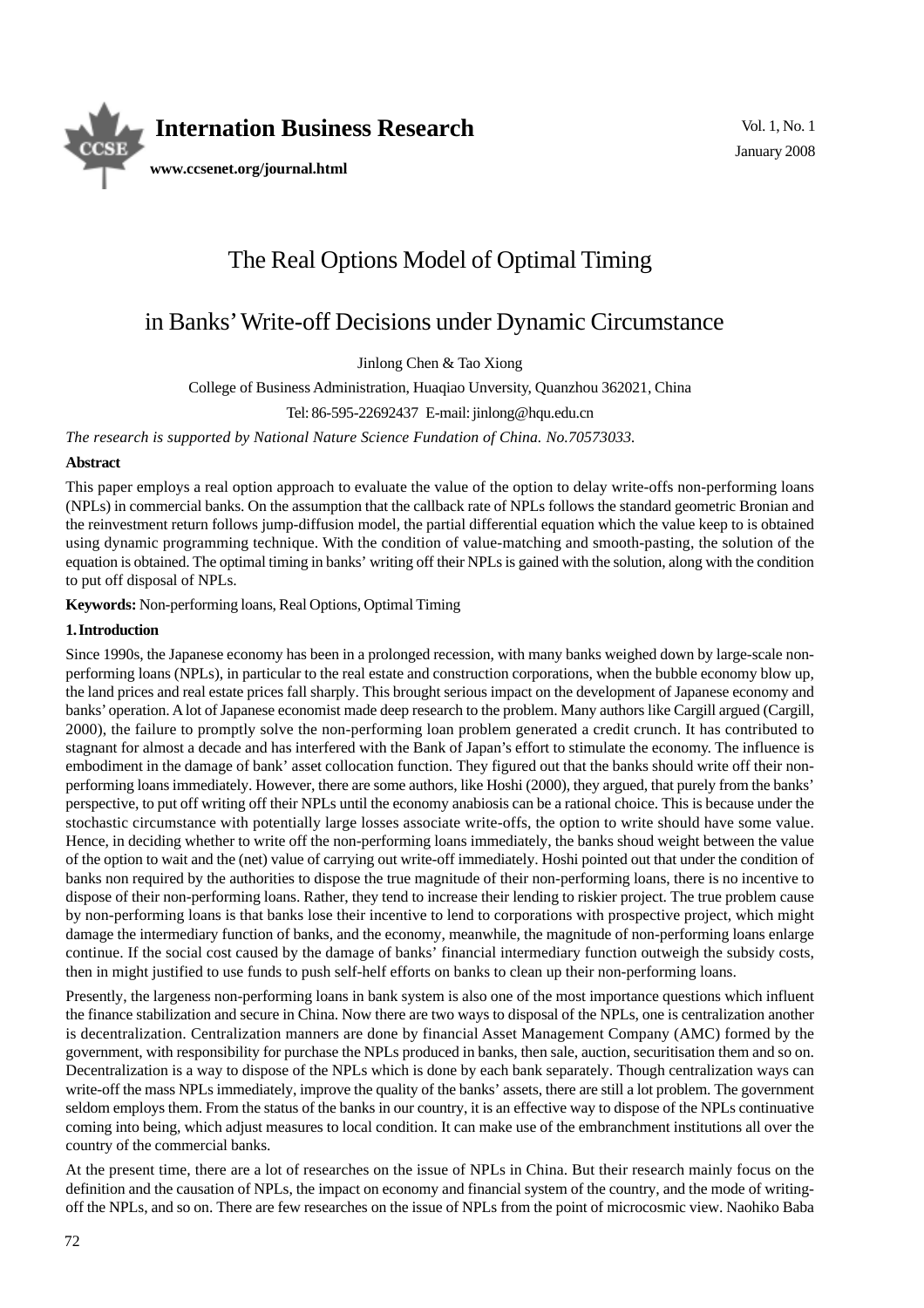(2001), a scholar from Japan, researched the optimal timing in banks' write-off decisions to NPLs under the possible implementation of a government subsidy scheme, with a real option approach, according to the characteristic of Japanese banks' NPLs and the financial assistance policy of Japanese government. But what he researched was housing mortgage loans in Japan. This paper we apply the approach from Naohiko Baba to research the optimal timing in banks' write-off decisions of the commercial banks in general.

#### **2. Basic Assumptions and Models**

From the commercial banks' perspective, there are five main factors that affect the disposition of NPLs as following:

(1) The rate of return from non-performing loans.

(2) The value of the reinvestment return from the non-performing loans: we assume that the bank can invest the funds (collect from reinvestment) to prospective projects, and we consider the average return of the financial market as the reinvestment return.

(3) The value loss caused by carrying out write-offs: Namely, the loss because of non-performings being unable to be reclaimed completely.

(4) The loss of reputational repercussion from not writing off non-performing loans immediately: such as the loss caused by an upward jump in fund-raising costs when the high rate of non-performings leads to the credit rank's change.

(5) The implementation of a government subsidy policy: The government subsidies the banks' write-off through the government's rescue scheme.

The government subsidy police are temporarily not considered in this article. Only the optimal timing in banks' write-off decisions under the first four factors is considered in this article.

#### *2.1 Basic Assumptions*

Suppose that at the time of  $t = 0$ , banks' asset &debt situation is as follows:

| Assets                    | Liabilities        |
|---------------------------|--------------------|
| loans ( $L_G^0 + L_R^0$ ) | Funds ( $F_{II}$ ) |
| Good Loans ( $L_G^0$ )    | Net worth $(N)$    |
| Bad Loans ( $L_{R}^{0}$ ) |                    |

Figure 1. A Simplified Balance Sheet

Assumption 1: The book value of banks' non-performing assets is  $L^0_B$ , after becoming non-performing assets, the interest rate is as the same as before, For the convenience, we employ the continuous compound interest. At the time t,  $L^0_B e^{r}$  denotes the book value of non-performing assets,  $\alpha_t$  denotes the ratio of loss from writing-off non-performing assets,  $L_{B}^{0}e^{r_0t}(1-\alpha_t)$  denotes the writing-off income, and  $L_{B}^{0}e^{r_0t}\alpha_t$  denotes the write-off loss.

Assumption 2: The rate of the reinvestment return of write-off NPLs is  $\overline{R}_t$ , which is defined as the proportion of closing value to opening value. For the convenience to set up the analyzing model and to solve the model at the last, we set *R<sup>t</sup>* denoting the reinvestment return rate of book-value NPLs, namely, the yield coming from writing-off one book- value' NPLs. The relation between  $\overline{R}_t$  and  $R_t$  is:

$$
L_B^0 e^{r_0 t} R = L_B^0 e^{r_0 t} (1 - \alpha) \overline{R}
$$

Assumption 3:  $\alpha_t$ , the ratio of loss from writing off NPLs, and  $R_t$ , the return coming from writing-off one bookvalue' NPLs, follows the geometry Brownian motion:

$$
d\alpha = \alpha \mu_{\alpha} dt + \alpha \sigma_{\alpha} dw_1 \tag{1}
$$

$$
dR = R(\mu_R dt + \sigma_R dw_2 - dq) \tag{2}
$$

Where  $w_1, w_2$  denotes the standard Brownian motion.  $\mu_\alpha(\mu_R)$  denotes the expected growth rate of  $\alpha(R)$  ,  $\sigma_\alpha(\sigma_R)$  the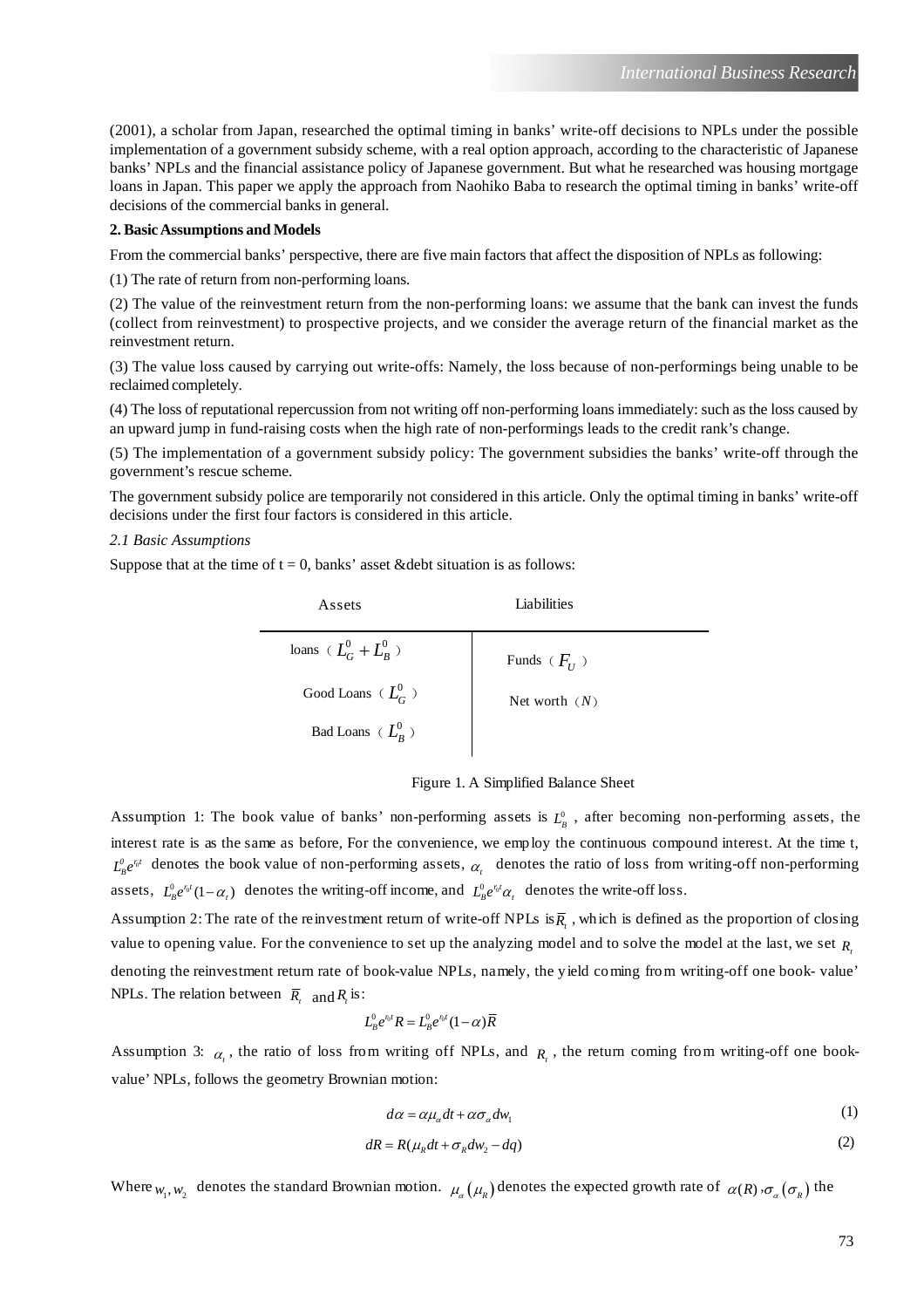standard deviation parameter of  $\alpha(R)$ ,  $dw_1(dw_2)$  the increment of a wiener process of  $\alpha(R)$ ,  $dq$  the increment of a Poisson (jump) process with the probability  $\lambda dt$ , the paper assumes  $E[dRdq] = E[d\alpha dq] = 0$ , that is,  $dw_2$  and  $dq$  are assumed to be independent of each other, so as to  $dw_1$  and  $dq$ . Also, it is assumed  $E[(dw_1)^2] = E[(dw_2)^2] = dt$  and

 $E[d\alpha dR] = \rho dt$ , implying the correlation  $\rho$  between *R* and *L* can be considered in the following analysis. Lastly, equation (2) states that when a jump occurs, R falls by sum fixed ratio  $\phi$  ( $0 < \phi < 1$ ). For computational facility, this paper assumes  $\phi = 1$  throughout the paper.

## *2.2 The Basic Model*

Then at the time t, the value of write-offs is given by considering only the part of the standard geometric Brownian motion of equation (1) such that

$$
V_t(R_t) = E_t \left[ \int_t^{\infty} L_B^0 e^{r_0 t} R_s e^{-\mu(s-t)} ds \right] = \int_t^{\infty} L_B^0 e^{r_0 t} R_t e^{-(\mu - \mu_R)(s-t)} ds = \frac{L_B^0 e^{r_0 t} R_t}{\mu - \mu_R} = \frac{L_B^0 e^{r_0 t} R_t}{\delta_R}
$$
(3)

Here  $\mu = \mu_R + \delta_R = r_f + v \rho(R, M) \sigma_R$  is assumed to be hold as in Dixit and Pindyck(1994), which is derived from the CAPM(Capital Asset Pricing Model). Here,  $\mu$  denotes the risk-adjusted discount rate,  $\delta_R$  the rate of return shortfall in R,  $r_f$  the risk-free interest rate, *v* the market price of risk,  $\rho(R,M)$  the coefficient of correlation between R and the market return M. For the value of write-off  $V(R)$  to be bounded, the condition  $\delta_R > 0$  must hold. Otherwise, the bank would never carry out write-off irrespective of uncertainty and sunk cost.

If the banks can write their own ticket to the write-off time when the NPLs come into being, the banks will dispose of the NPLs immediately or wait behind in order to choose optimal timing under the uncertainy of rate of callback and return on assets in the future write-off. The decision-making of commercial banks aims to maximize the value of the disposal:

$$
\max \left\{ E \left[ V_T \left( \alpha_T, R \right) - L_B^0 e^{r_0 T} \alpha_T \right] \cdot e^{-\rho T}, 0 \right\}
$$

Here  $\rho$  is discounted rate, T the time to make decision. The condition  $r_0 < \rho$  must hold, because  $r_0$  is the lending rate which the borrowing firm operates in gear, and  $\rho$  is the rate of discount on cashflow coming from the reinventment of NPLs. The former is risker than latter under the uncertainty of rate of callback and return on assets.

Let  $F(\alpha_i, R_i)$  denote the value of keeping the option to write-off alive in the future. The Bellman equation can be written as

$$
\rho F(\alpha_t, R_t)dt = E_t[dF] \tag{4}
$$

$$
\frac{1}{2} \left( \sigma_a^2 \alpha^2 F_{\alpha \alpha} + \sigma_R^2 R^2 F_{RR} + 2 \rho \sigma_a \sigma_R \alpha R F_{\alpha R} \right) + \mu_a \alpha F_a + \mu_R R F_R + F_t - \mu F + \lambda \left\{ F(t+,0,\alpha) - F(t,R,\alpha) \right\} = 0 \tag{5}
$$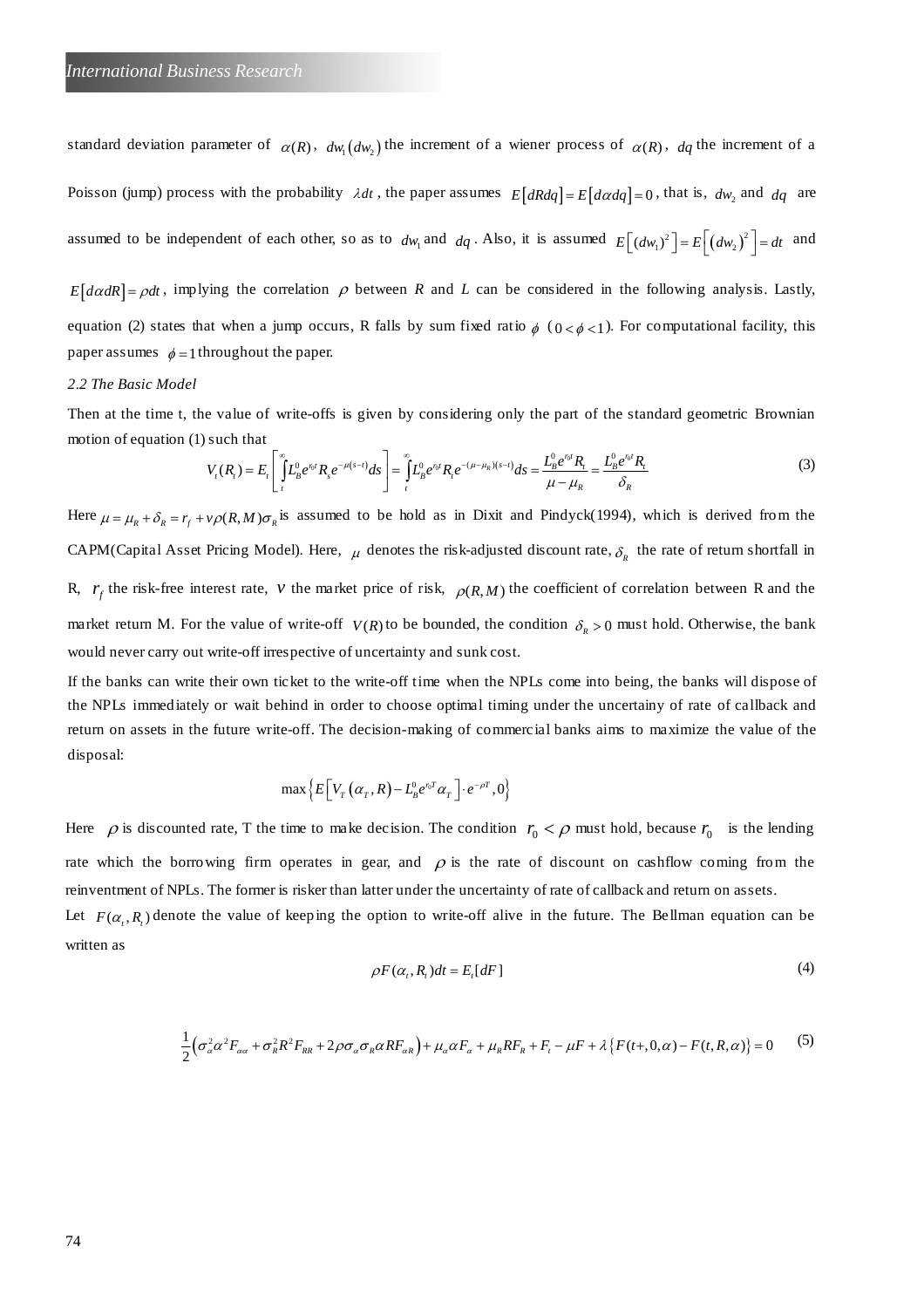$$
F(t, \alpha^*, R^*) = V_t - L_b^0 e^{r_0 t} \alpha^*
$$
\n<sup>(6)</sup>

$$
F_R(t, \alpha^*, R^*) = V_R \tag{7}
$$

and 
$$
F_{\alpha}\left(t,\alpha^*,R^*\right)=-L_B^0e^{r_0t}
$$
 (8)

Where condition (6) is the value-matching condition and condition (7) and (8) are both the smooth-pasting conditions. At the value  $R^*$  and  $\alpha^*$ , the value of  $F(R, \alpha)$  would equate to the value of  $V(R_i) - L_B^0 e^{r_0 t} \alpha_i$ , which is the income from

disposing of the NPLs.

In fact the value of  $R^*$  and  $\alpha^*$  are unknown, hence, the condition (6), (7) and (8) are unknown too. The problem is called a "free boundary" problem (Dixit and pindyck, 1994). In such a case, it is very difficult to obtain clear-cut analytical solutions even numerical solutions. Nevertheless, fortunately, the property of homogeneity of the net value function  $V_t - L^0_B e^{r_0 t} \alpha_t$  allows one to reduce the problem to one dimension. Thus the optimal decision only depends on the ratio  $r_R = R/\alpha$ , rather than the value of R and  $\alpha$  itself. The waiting area and writing-off area can be parted by the radial  $r_R = R/\alpha$ . This implies that the value of  $F(t, \alpha, R)$  should also be homogeneous of degree one with respect to R and  $\alpha$ . That is, the following set of relationships holds:

$$
F(t, \alpha, R) = \alpha \cdot f(t, \frac{R}{\alpha}) = \alpha \cdot f(t, r_R)
$$
\n(9)

$$
F_{\alpha} = F_{\alpha}\left(t, \alpha, R\right) = f\left(t, r_{R}\right) - r_{R} f_{r_{R}}\left(t, r_{R}\right) \tag{10}
$$

$$
F_{\alpha\alpha} = F_{\alpha\alpha} \left( t, \alpha, R \right) = \frac{\left( r_{R} \right)^{2}}{\alpha} f_{r_{R}r_{R}} \left( t, r_{R} \right)
$$
\n(11)

$$
F_R = F_R(t, \alpha, R) = f_{r_R}(t, r_R)
$$
\n<sup>(12)</sup>

$$
F_{RR} = F_{RR}(t, \alpha, R) = \frac{f_{r_{R}r_{R}}(t, r_{R})}{\alpha}
$$
\n(13)

$$
F_{\alpha R} = F_{\alpha R} \left( t, \alpha, R \right) = \frac{-\left( r_{R} \right)}{\alpha} f_{r_{R} r_{R}} \left( t, r_{R} \right)
$$
\n(14)

Using equations  $(9)-(14)$ , equation  $(5)$  can be rewritten as

$$
\frac{1}{2} \left( \sigma_{\alpha}^2 + \sigma_{R}^2 - 2\rho \sigma_{\alpha} \sigma_{R} \right) \left( r_{R} \right)^2 f_{r_{R}r_{R}} + \left( \mu_{R} - \mu_{\alpha} \right) r_{R} f_{r_{R}} + f_{t} + \left( \mu_{\alpha} - \mu \right) f = 0 \tag{15}
$$

Let 
$$
G = \sigma_{\alpha}^2 + \sigma_R^2 - 2\rho\sigma_{\alpha}\sigma_R
$$
;  $H = \mu_R - \mu_{\alpha}$ 

Equation (15) is an ordinary second-order differential equation. The solution to the equation takes the form:

$$
f(t, r_R) = Ae^{r_0 t} (r_R)^\beta
$$
 (16)

Where A and  $\beta$  are coefficients to be determined. Direct substitution of solution (16) into equation (15) yields

$$
\frac{1}{2}G\beta(\beta-1) + H\beta + (\mu_{\alpha} + r_0 - \mu) = 0
$$
\n(17)

Thus  $\beta$  can be solved analytically as

$$
\beta = \frac{\frac{1}{2}G - H + \sqrt{\left(\frac{1}{2}G - H\right)^2 + 2G\left(\mu + \lambda - \mu_a - r_0\right)}}{G}
$$
\n(18)

75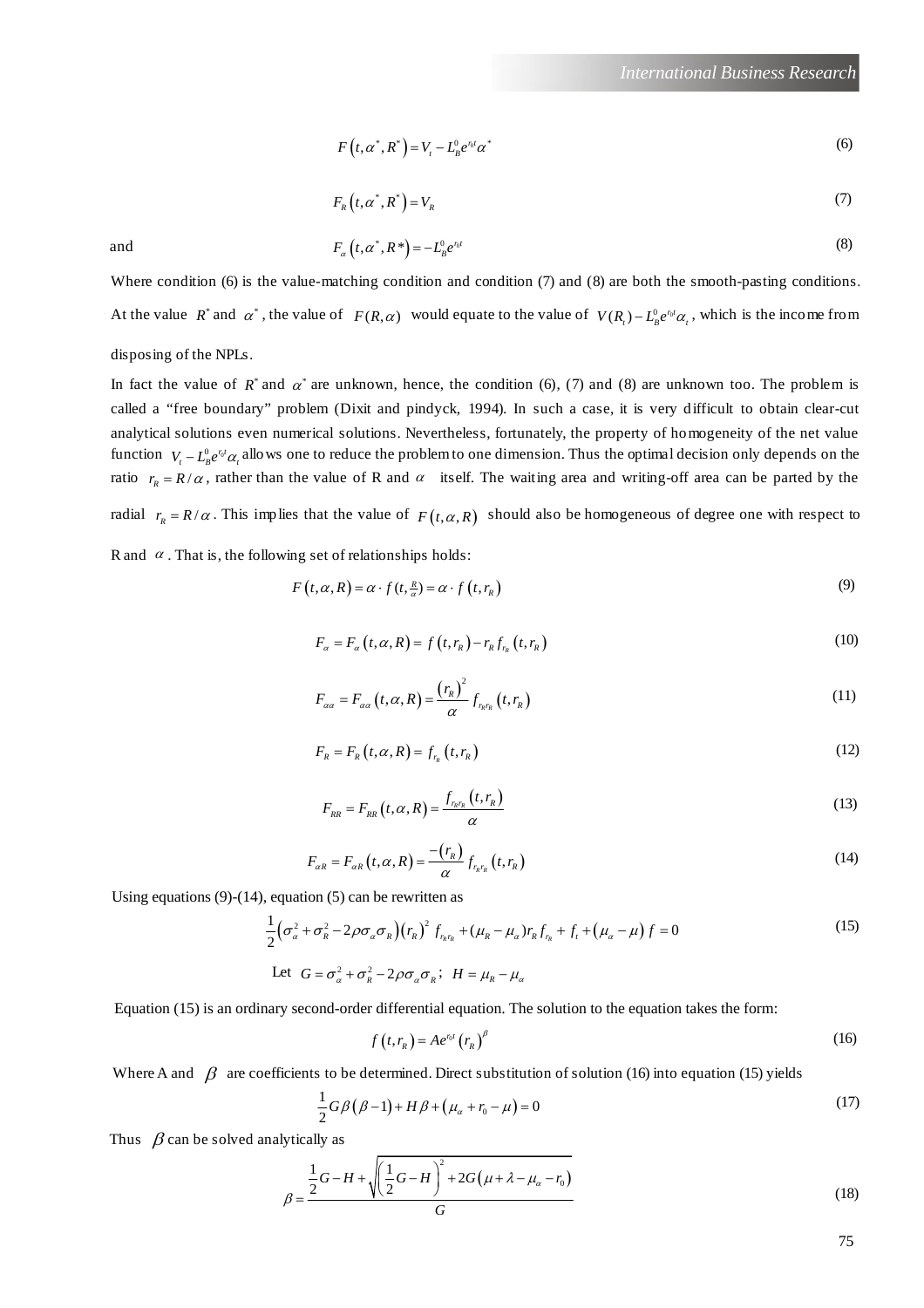$\beta$  > 1 must hold. Now boundary conditions (6)-(8)can be rewritten as

$$
Ae^{r_0t}(r_R^*)^{\beta} = \frac{L_B^0 e^{r_0t} r_R^*}{\delta_R} - L_B^0 e^{r_0t}
$$
\n(19)

$$
\beta A e^{r_0 t} \left( r_R^* \right)^{\beta - 1} = \frac{L_B^0 e^{r_0 t}}{\delta_R} \tag{20}
$$

and 
$$
f(t, r_R^*) - r_R f_{r_R}(t, r_R^*) = -L_B^0 e^{r_0 t}
$$
 (21)

Where  $r_R^*$  denotes the threshold ratio. Note that of these three boundary conditions, no single one is independent of the other two.

Equation (19) and (20) jointly imply

$$
r_R^* = \frac{\beta}{\beta - 1} \delta_R \quad ; \quad A = \frac{(\beta - 1)^{\beta - 1}}{\delta^\beta \beta^\beta} L_B^0 \tag{22}
$$

\*

The solution of Equation (15) is

$$
f(t, r_{R}) = Ae^{r_{0}t} (\frac{\beta}{\beta - 1} \delta_{R})^{\beta} = L_{B}^{0} e^{r_{0}t} / (\beta - 1)
$$

And the optimal timing in banks' write-off decision can be obtained as follow:

$$
T = \inf\{t \ge 0 : r_R = \frac{R_t}{\alpha_t} = \frac{\beta}{\beta - 1} \delta_R\}
$$

Figure 2 illustrates a free boundary  $r_R^*$  of the ratio of reinvestment return to write-off losses. In regime  $\zeta_{\tilde{\Pi}}$ , the current value of  $r_R$  is below the threshold value  $r_R^*$ , so that the bank prefer waiting to writing off now. Also, Figure 2 depicts boundary conditions for  $f(t, r_R)$  and the determination of  $r_R^*$ . At the threshold ratio  $r_R^*$ , the value from write-offs meets the value of waiting tangentially.



Figure 2. Free Boundary of *<sup>R</sup> r*

Now we consider the influence coming from the change of the parameter  $\lambda$ . How does an increase in downward jump risk of the reinvestment return influence the optimal decision-making of rational banks? Generally, the effects of a positive value of the probability of the downward jump risk  $\lambda$  can be states as follows. First, it reduces the expected reinvestment return of capital gain on R, which decreases the value of waiting. On the other hand, it increases the variance of changes in R and thus raises the value of waiting. It turns out by numerical analysis that under normal circumstances, the former effect is more dominant. Figure 4 lay out the result that the former effect is much larger than the latter, thereby reducing the threshold ratio  $r_R^*$ . Further, notice that a small increase in  $\lambda$  lead to a substantial decline in  $r_{R}^{*}$ , prompting the bank to immediately write off. Based on the fact above, the government can takes some action to urge the banks to write off their NPLs by the believable way of threaten, for example, to reduce or cancel the